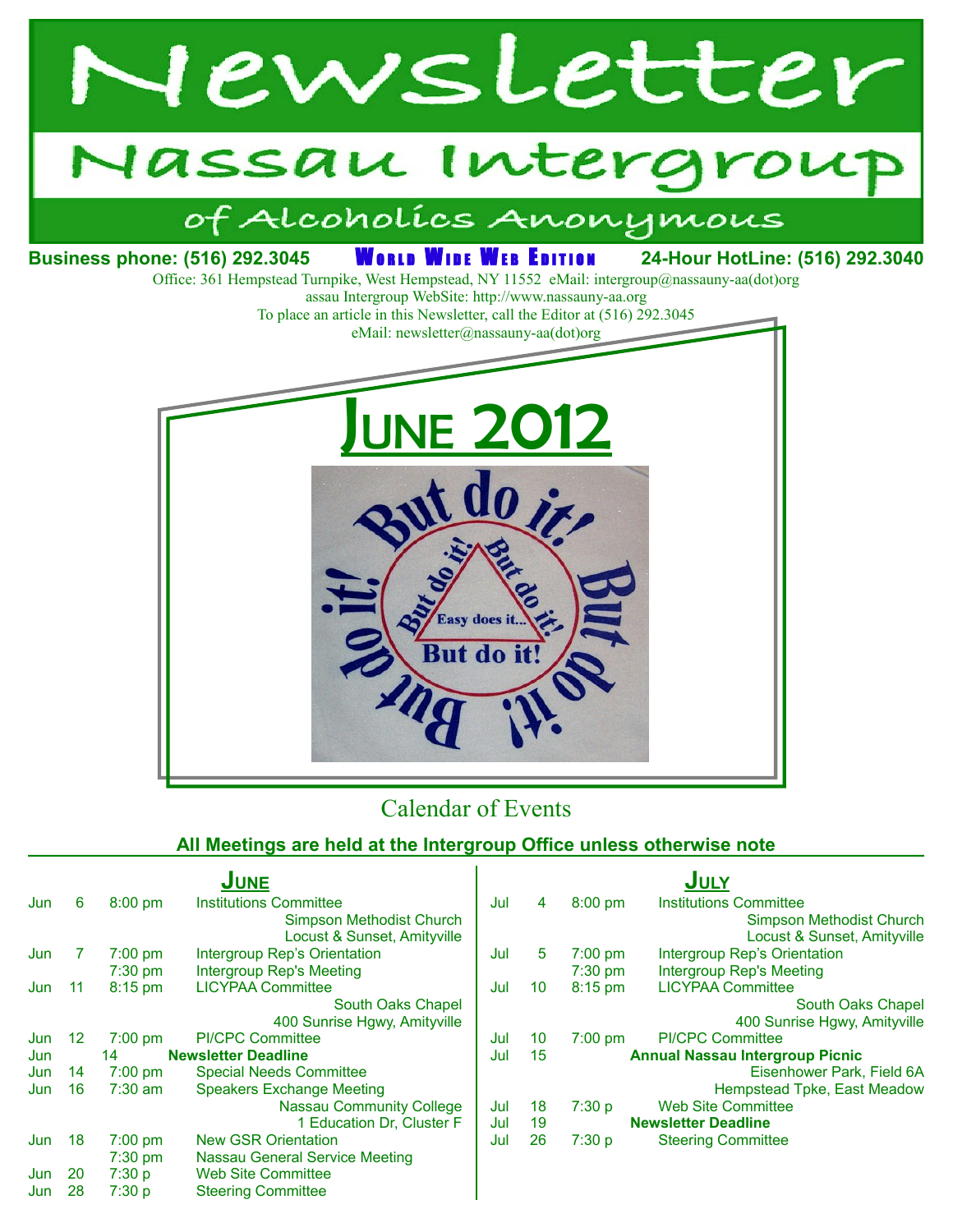# WE ONLY LIST

### **AA MEETINGS**

#### **MEETING CHANGES**

**Baldwin: Over 40 Discussion Grou**p has changed their name to **Over the Hill Group**

**Bellmore: There Is A Light** has changed the Sun 7:00 S to 6:30:

**Douglaston: Fresh Start** has changed the Wed 8:30 OD to a C

**East Meadow: Clean and Sober** has changed their name to **Clean and Sober Men's Meeting**

**Malverne: Gratitude Group** has changed the Tue 7:00 S to 7:30 with last Tue a Trad

**Manhasset: Good Morning God Group** has changed the Thu 10:00am C to 10:30am

**Manhasset: Solid as a Rock**, effective May 5<sup>th</sup>, is moving to the Unitarian Universalist Church, 48 Shelter Rock Road and changed the 1:00 CD to a 10:30 am CD

**Sea Cliff: Sleepless in Sea Cliff** had changed the Sat 6:30 am *Daily Reflections* to a CD

**Seaford: Time Grou**p has changed their Sun 7:00 S to 4:00 with the last Sun a Trad

**Syosset: Berry Hill Discussion Group** has changed the Tue 6:30am from a CD to a Step, and the Fri 6:30am to a BB

**Uniondale: Pace Group** has moved to Grace Luth Ch, 311 Uniondale Ave & changedthe Wed 7:30 BB to Tue at 7:30

**West Hempstead: Decision Group** has changed their Tue 7:00 S to a BB with the  $1<sup>st</sup>$  Tue a Trad, &  $2<sup>nd</sup>$  a Step

**West Hempstead: Road to Recovery** has moved to Ascension Lutheran Church, 145 Franklin Ave, Franklin **Square** 

#### **NEW MEETINGS**

**Baldwin: Baldwin Group** a Wed 9:00 BB

**East Meadow: The East Meadow Group** has added a Sun CD at 7:00 am through Apr 1<sup>st</sup>

**East Norwich: East Norwich Group** has added Tue 7:30  $1<sup>st</sup>$  week S,  $2<sup>nd</sup>$  week BB,  $3<sup>rd</sup>$  and  $4<sup>th</sup>$  week CD Last Tue Ann

**Garden City: Joy of Living** meets at 233 Stewart Ave on Thu for a 7:30 OB

**Glen Cove: Into Action Group** meets at St Paul's Epis Ch, 28 Highland Rd on Sat for a 7:30 O

**Glen Cove: No Excuses Group** meets at Trinity Luth Ch, 74 Forest Ave on Mon for a 7:30 CD with the last Mon an **Open** 

**Island Park: Women's Serenity Group** has added Mon 10:30 am *Daily Reflections*

**Long Beach: High Noon/West End Group** has added 7:15 Last Thu Ann

**Long Beach: Young By The Beach** meets at St Ignatius Martyr, 721 W Broadway on Sat 6:15 YPBC, 7:30 O

**Lynbrook: Primary Purpose** has added 7:00 Last Thu Trad and 8:15 Last Thu Ann

**Malverne: Gratitude Group** has added a Tue 7:30 S Last Tue Tradition and designated the last Thu 7:30 CD for **Anniversaries** 

**Manhasset: Albertson/Searingtown Afternoon Discussion** has added Mon 10:30 am Chairman's Choice

**Melville: Sweet Air Group** has added a Mon 8:00 YP, Thu 6:30 BB and 6:30 CD

**Merrick: Merrick Bellmore Group** has added a Fri 6:45 BB

**New Hyde Park: Conscious Contact** meets at Christ Luth Ch, 300 Hillside Ave S on Wed 8:00 for a CD 11<sup>th</sup> Step Meditation

**North Bellmore: Miracles** meets at 906 Newbridge Rd for an 8:30 am BB CD

**Port Washington: Mackey Ave Group** has added Fri 7:30 BB

**Rockville Centre: Serenity Now** meets at 30 Hempstead Ave., Suite H6 in basement on Thu 10:00 am CD

**Rockville Centre: Veterans In Recovery** meets at 30 Hempstead Ave, Suite H6 on Sun 7:30

**West Hempstead: Here & Now Group** now meets at Project Outreach, 600 Hempstead Tpke. on Thurs 12 Noon B

**Williston Park: Solution Group** has added a Fri 7:30 C Women's meeting

#### **DELETIONS**

**Albertson: Albertson Group** 9:00 CD

**Baldwin: Sober On Sunday Group** Sun 7:45 CD

**Douglaston: Fresh Start** Wed 7:15 B

**Garden City: Garden City Group** Tue 7:30 Women's Step

**Manhasset: Sober Spirits** Fri 5:30 BB

**Massapequa Park: Lost Weekend Group** Sun 7:30 S

**Port Washington: Mackey Ave Group** Mon 7:30 S

**Sea Cliff: Alive Again Group** Tues 6:45 BB **Uniondale: Pace Group** Fri 7:30 B

**The Newsletter Deadline for July is June 14th . Please send all submissions by then.**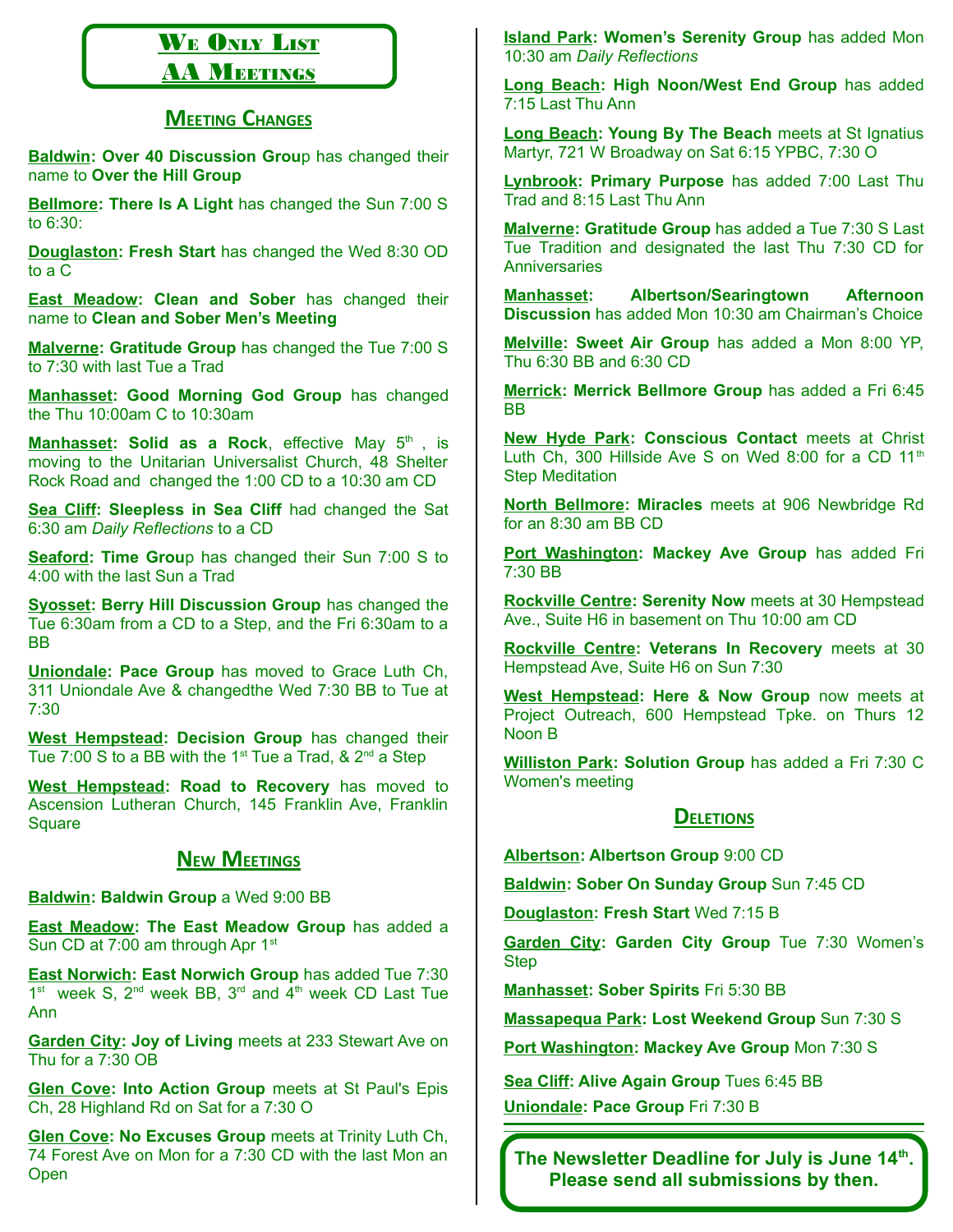### **From the Chair -**

#### **HAPPY ANNIVERSARY**

77 years ago last month, Bill Wilson found himself fighting his alcoholism following a discouraging business failure. Alone in a strange city, with little money and with nothing to show for his business trip to Akron, Ohio, he found himself as it is put in *Pass It On* (p. 135) "with time on his hands and bitterness in his heart" standing in the lobby of his hotel listening to the sounds of apparent comfort coming from the hotel bar. Recognizing his precarious position, Bill realized he needed another drunk as his working with other similarly afflicted men at Towns Hospital and the Calvary Mission in New York had helped him achieve the few months of sobriety he now enjoyed. (Bill had been sober since 11 December 1934.)

Bill turned to the hotel directory of houses of worship and selected a name to phone. As fate would have it, he had selected the Rev. Walter F. Tunks, himself a member of the Oxford movement with which Bill had become involved in New York through his friend Ebby Thacher. Rev. Tunks, through a chain of contacts, ended up putting Bill in touch with Henrietta Sieberling (the last of ten names on his list) who in turn arranged for him to meet the following day (Mother's Day, 1935) with Dr. Robert H. Smith, a local physician who was himself struggling with active alcoholism which was destroying his career and his health.

Dr. Smith reluctantly agreed to meet with Bill, but only for 15 minutes. After dinner Bill Wilson and Bob Smith ended up speaking for several hours as Bill related his experiences struggling for recovery from alcoholism in addition to sharing Dr. William Silkworth's idea that alcoholism might represent an allergy to alcohol.

Bill stayed on in Akron. Dr. Bob was able to stop drinking at least until an ill-conceived trip to a medical convention in Atlantic City where he fell off the wagon.

On his return to Akron, Dr. Bob would struggle for a while longer with his addiction. He would have a drink the morning of 10 June 1935 to help steady him before he went to the hospital to perform a procedure, but would never drink again. It is from that date that we mark the founding of Alcoholics Anonymous.

In other matters, our quarterly Exchange Meeting will be held on 16 June at Nassau Community College. If you do exchange, please remember that that exchange is a commitment. We hear too many reports in the Intergroup Reps meeting of incoming groups simply not showing up. Our annual picnic will be held at Eisenhower Park on July 15<sup>th</sup>. Check our calendar of events for details on both events.

Hope this is helpful.

Chair chair@nassauny-aa(dot)org

### **From the Archives Chair -**

 **NEW ARCHIVE EXHIBIT 35 YEARS OF SHARE-A-DAY**

Saturday, April 14<sup>th</sup>, 2012 was Nassau County Intergroup's 35<sup>th</sup> Share-A-Day.

This day was the culmination of four months of archiving all 35 years of what makes Share-A-Day, the phenomenon that it is.

Nassau County Share-A-Day began in 1978!

It was so exciting and interesting to see everything that goes into making a Share-A-Day function. I was amazed! It is a yearlong commitment for each Share-A-Day committee member and a two year commitment for the Share-A-Day Chairperson.

The Chairperson and Committees meet once a month starting when the current Share-A-Day is over; the 2013 Chairperson is in place with starting formation of 2013 Committees.

It was also very informative to see what groups participated, who were the Old-timer's on the Oldtimers panel and who the keynote speakers were; also where the functions were held and all the behind the scenes 'stuff' that goes into making the largest event of Nassau Intergroup a success.

The Archive had a Share-A-Day questionnaire to see how people liked this function, the exhibits and meetings, and if there were any volunteers for Share-A-Day 2013. The response to all was unanimous! There were even volunteers, about 10 people whose information will be forwarded to Vinnie, Share-A-Day's new chair for 2013.Share-A-Day 2012 was a great success. Everyone had a great time with great exhibits, meetings, good food and fellowship.

Thanks to this year's committee members and Chairman Jay, he finished the second year of his commitment.

#### **BRAVO!!**

If you missed this year's function, make a point that in 2013 you will 'share a day' of fellowship with AA members from all over Nassau County, it is our own little convention and it is FREE!

In Love and Service,, Archives Chair archives@nassauny-aa(dot)org